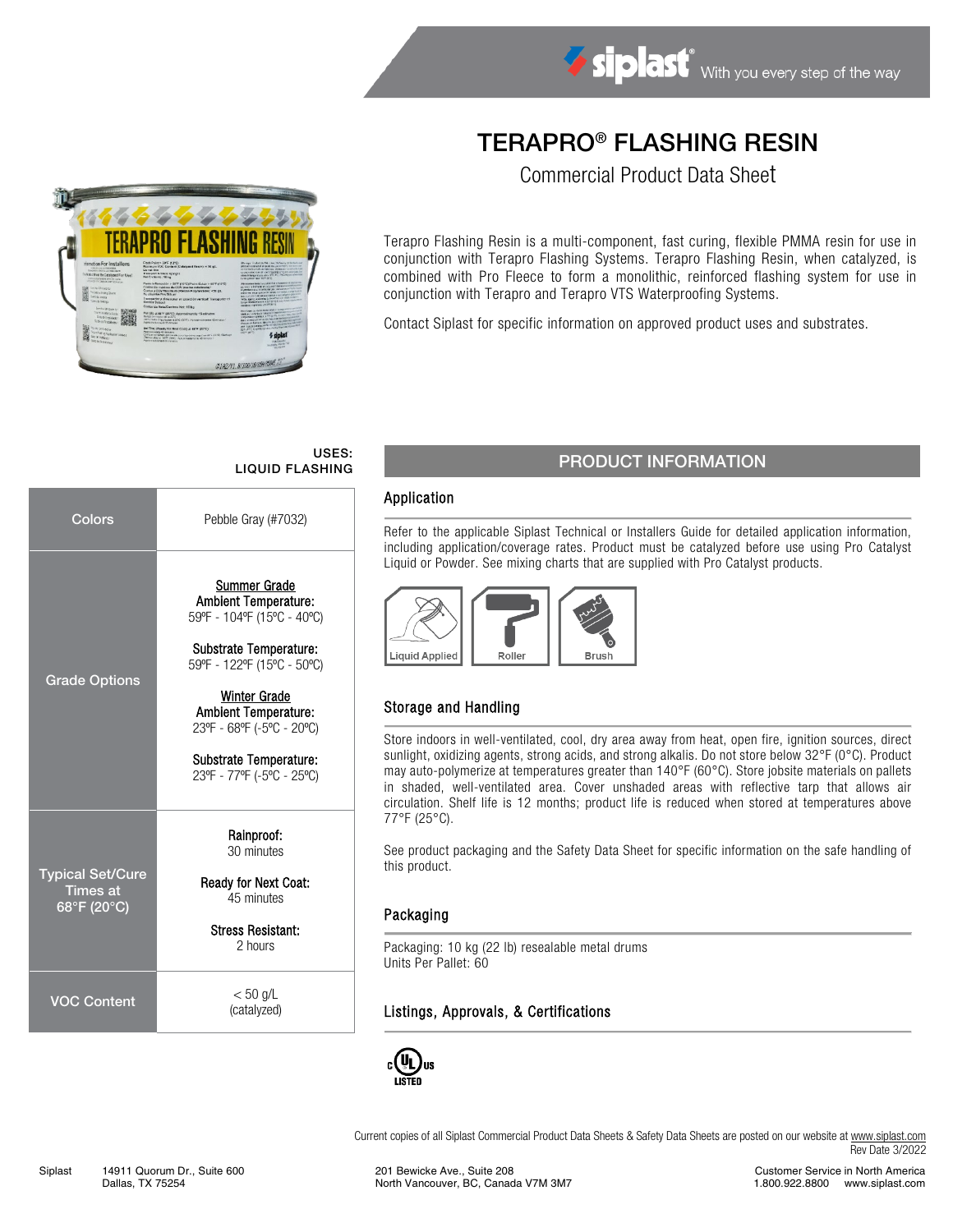## TERAPRO® FLASHING RESIN

Physical and Mechanical Properties



| MASS AND VALUE DATA FOR PRO CATALYST LIQUID                                  |  |  |  |  |  |  |  |  |  |  |
|------------------------------------------------------------------------------|--|--|--|--|--|--|--|--|--|--|
| NET CONTENTS PER UNIT                                                        |  |  |  |  |  |  |  |  |  |  |
| 2250 millimeters<br>2.5 kilogram<br>2.25 liters<br>10 cups                   |  |  |  |  |  |  |  |  |  |  |
| Liquid Measure (mL/kg)<br>Liquid Measure (L/kg)<br>Density (kg/L)<br>Product |  |  |  |  |  |  |  |  |  |  |
| $0.91$ L/kg<br>Pro Catalyst Liquid<br>910 mL/kg<br>$.1$ kg/L                 |  |  |  |  |  |  |  |  |  |  |

## PRO CATALYST LIQUID MIXING CHARTS

| SUMMER GRADE TERAPRO FLASHING RESIN |                              |                            |                                                           |             |  |  |  |  |  |
|-------------------------------------|------------------------------|----------------------------|-----------------------------------------------------------|-------------|--|--|--|--|--|
| <b>Resin Quantity</b>               | 68°F to 104°F (20°C to 40°C) | <b>Ambient Temperature</b> | <b>Ambient Temperature</b><br>59°F to 68°F (15°C to 20°C) |             |  |  |  |  |  |
|                                     | Tbsp.                        | <b>Cups</b>                | Tbsp.                                                     | <b>Cups</b> |  |  |  |  |  |
| 1 kg (1 L)                          |                              | n/a                        |                                                           | n/a         |  |  |  |  |  |
| 10 kg $(10 L)$                      | n/a                          | n/a                        |                                                           |             |  |  |  |  |  |
| _______<br>_ _ _ _                  |                              |                            |                                                           |             |  |  |  |  |  |

Substrate temperature range for application of Summer Grade Terapro Flashing Resin is 59°F to 122°F (15°C to 50°C)

| <b>WINTER GRADE TERAPRO FLASHING RESIN</b>                                                                        |                                                           |             |                            |                            |                                                          |      |  |  |  |
|-------------------------------------------------------------------------------------------------------------------|-----------------------------------------------------------|-------------|----------------------------|----------------------------|----------------------------------------------------------|------|--|--|--|
| <b>Resin Quantity</b>                                                                                             | <b>Ambient Temperature</b><br>59°F to 68°F (15°C to 20°C) |             | 41°F to 59°F (5°C to 15°C) | <b>Ambient Temperature</b> | <b>Ambient Temperature</b><br>23°F to 41°F (-5°C to 5°C) |      |  |  |  |
|                                                                                                                   | Tbsp.                                                     | <b>Cups</b> | <b>Cups</b><br>Tbsp.       |                            | Tbsp.                                                    | Cups |  |  |  |
| 1 kg (1 L)                                                                                                        |                                                           | n/a         | 4                          | n/a                        | 6                                                        | n/a  |  |  |  |
| 10 kg $(10 L)$                                                                                                    | n/a                                                       |             | n/a                        |                            | n/a                                                      | 3    |  |  |  |
| Substrate temperature range for application of Winter Grade Terapro Flashing Resin is 23°F to 77°F (-5°C to 25°C) |                                                           |             |                            |                            |                                                          |      |  |  |  |